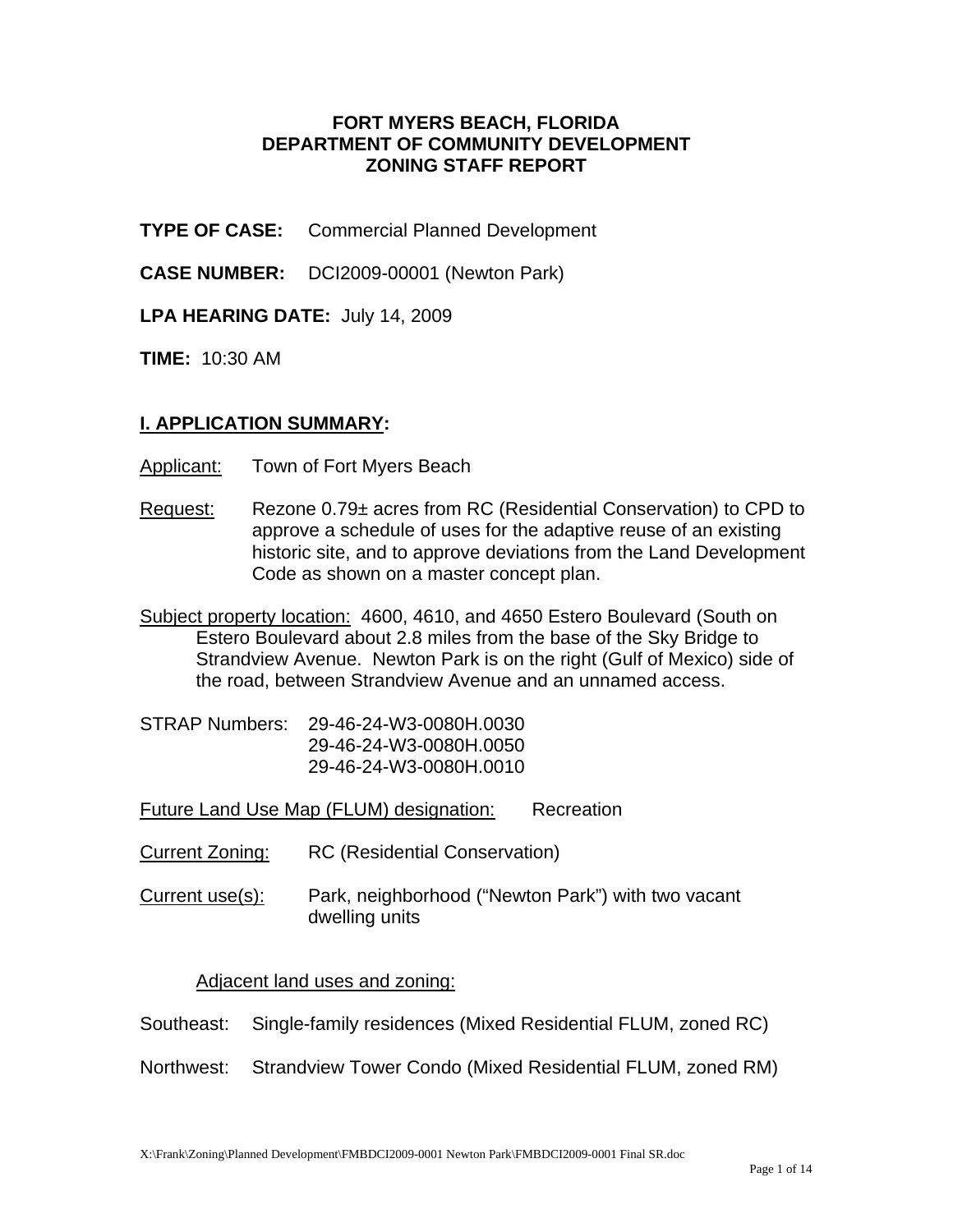- Northeast: Whitecap Condo (Mixed Residential FLUM, zoned RPD), then Ocean Harbor Condo (Mixed Residential FLUM, zoned RM)
- Southwest: Undeveloped beach (Recreation FLUM, zoned EC)

## **II. Recommendation:**

Staff recommends **APPROVAL** of the request to rezone to CPD, with the following conditions, in accordance with recommended findings as further detailed below. Staff recommends **APPROVAL** of the three deviations as detailed below.

### **Conditions**

1. Development must be consistent with the one-page Master Concept Plan stamped "Received April 7, 2009" for case FMBDCI2009-0001, attached as **Exhibit "B"**. The Master Concept Plan must be updated to reflect the final decision of Town Council prior to execution of the resolution approving this rezoning. If changes to the Master Concept Plan are subsequently pursued, appropriate approvals will be necessary.

- 2. The following limits apply to the project and uses:
	- a. Schedule of Uses

Principal:

Beach Access Park, neighborhood Recreation facility, public Cultural facility Membership organization Recreation facility, commercial

Accessory:

 Essential services Essential services equipment Hidden path Day care center, adult (see condition #5 below) Day care center, child (see condition #5 below) Dwelling unit, caretaker Place of worship (see condition #6 below) School (see condition #6 below) Theatre (see condition #6 below) Temporary uses On-premises consumption of alcoholic beverages (see condition #7) below)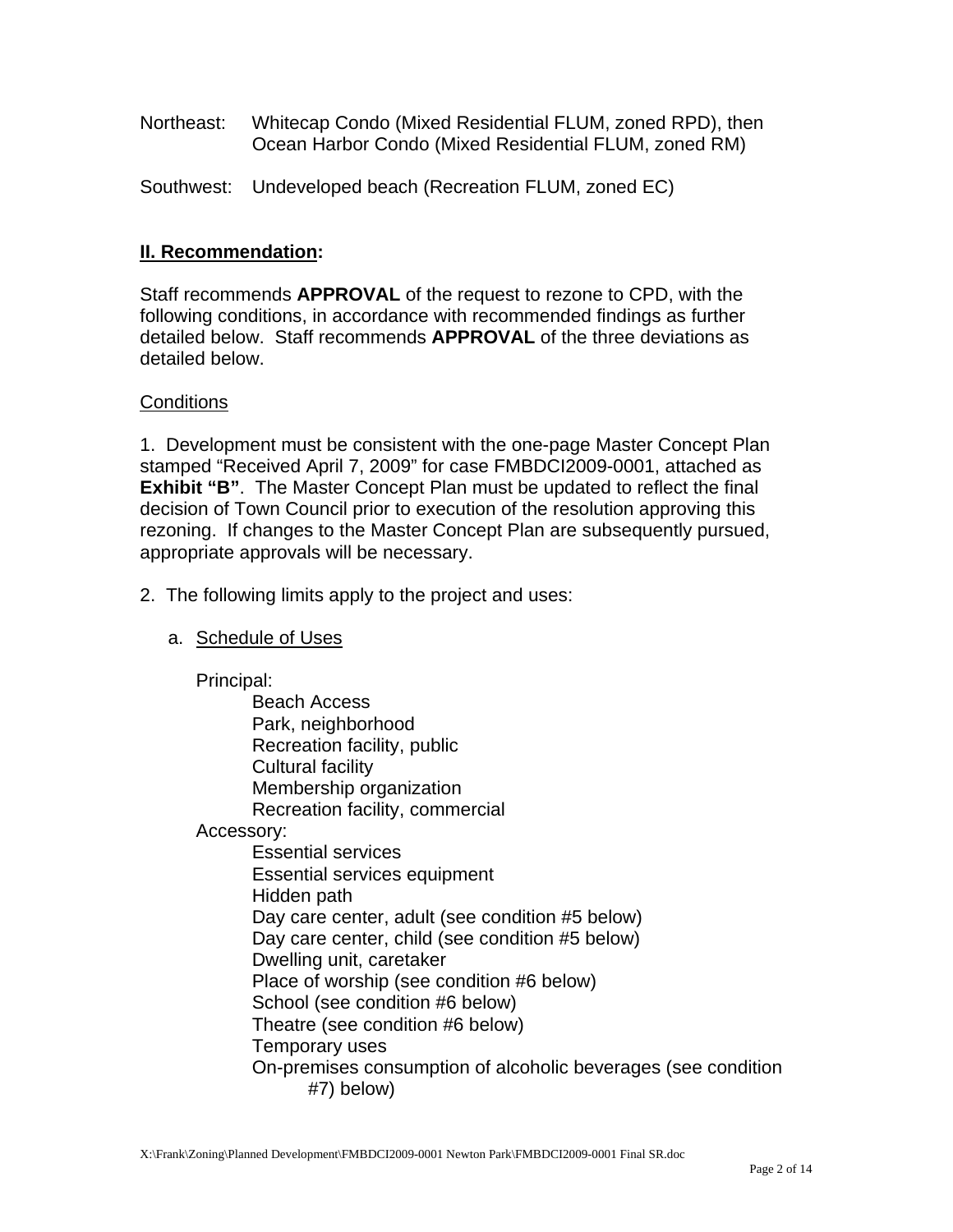Retail store, small Administrative office

### b. Site Development Regulations

| Minimum Lot Width:<br>Minimum Lot Depth:<br>Minimum Lot Area:<br><b>Maximum Building Height:</b> | $195 +$ feet<br>$180 \pm$ feet<br>$34,667 \pm$ square feet<br>2 stories, including space below base<br>flood elevation as a story |  |
|--------------------------------------------------------------------------------------------------|-----------------------------------------------------------------------------------------------------------------------------------|--|
|                                                                                                  | 25 feet                                                                                                                           |  |
| Maximum Floor Area Ratio:                                                                        | 0.8                                                                                                                               |  |
| Setbacks:                                                                                        |                                                                                                                                   |  |
| <b>Estero Boulevard:</b>                                                                         | 15 feet                                                                                                                           |  |
| <b>Strandview Avenue:</b>                                                                        | 10 feet                                                                                                                           |  |
| Northeasterly lot line:                                                                          | 9.4 feet (existing building only)<br><b>10 feet</b> (all other structures)                                                        |  |
| <b>Gulf of Mexico:</b>                                                                           | <b>50 feet from Mean High Water Line</b>                                                                                          |  |

3. Approval of this rezoning does not authorize any activity that would violate any deed restriction or any contractual obligation regarding the subject property.

4. Land lying seaward of the Coastal Construction Setback Line recorded in Plat Book 31, Pages 1 through 21, Public Records of Lee County, Florida, is not rezoned by this resolution and remains zoned EC (Environmentally Critical).

5. The uses *day care center, adult* and *day care center, child* are included as accessory uses to clarify that groups of adults and/or groups of children may spend periods of time during day and evening hours, not extending to overnight stays, on the park grounds or in the buildings, whether gratis or for a fee.

6. The uses *place of worship*, *school*, and *theater* are included as accessory uses to clarify that the park grounds and buildings may occasionally host religious, educational, and/or cultural activities, regardless of whether the property is made available to an outside organization or entity gratis or for a fee, or the activities are organized by the Town gratis or for a fee.

7. On-premises consumption of alcoholic beverages is limited to temporary permits issued in accordance with LDC Section 34-1264(d), or to a membership organization/club in accordance with LDC Section 34-1264(a)(1)c. Any onpremises consumption of alcoholic beverages must comply with all applicable provisions of state law and agency rules.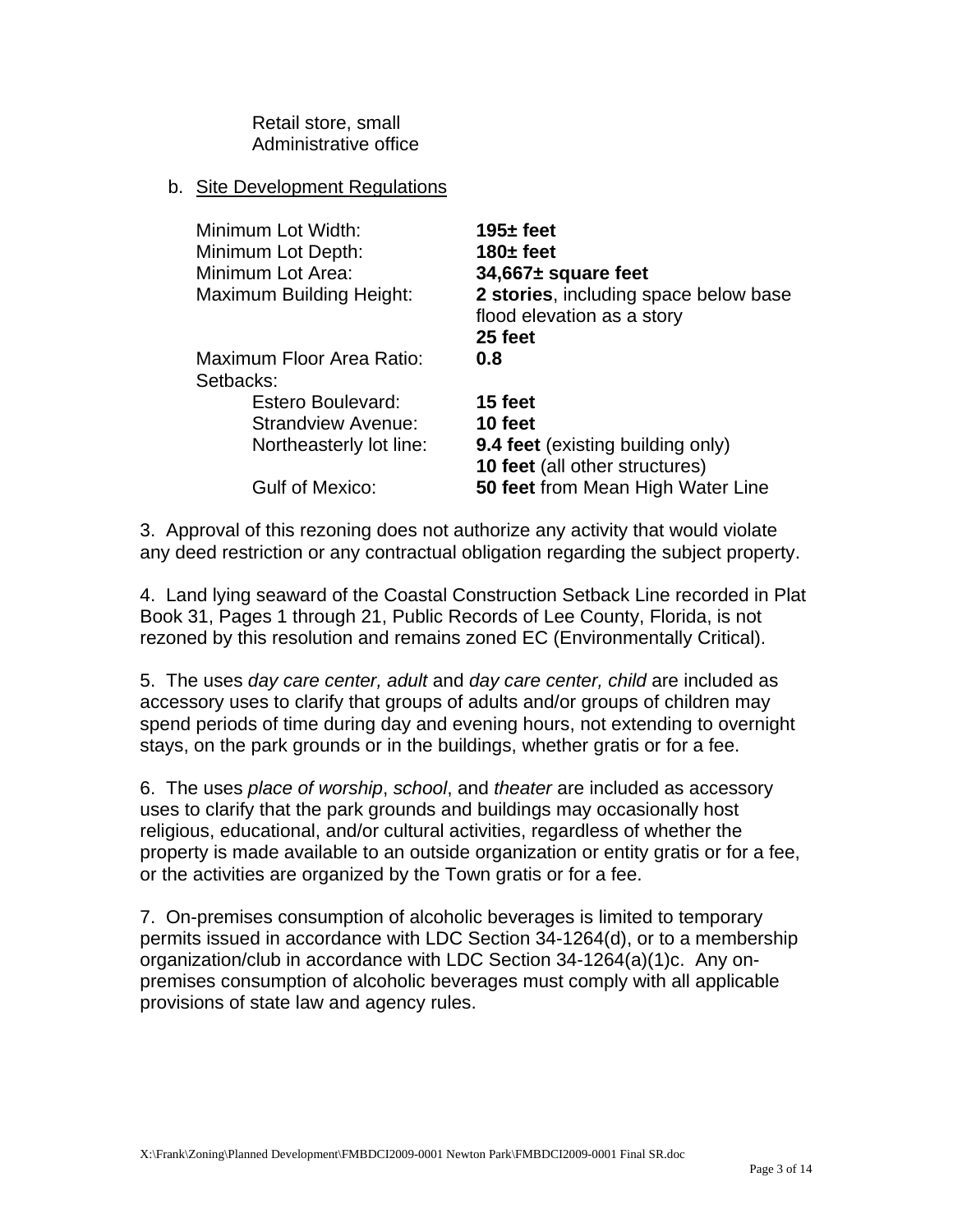### **Deviations**

1. Deviation from LDC Section 34-953 to allow the requested CPD zoning district to utilize the site development regulations provided in condition #2 above rather than the regulations of either the CR or CB zoning district.

2. Deviation from LDC Section 10-285 requiring connection separation between connections to a local street of 125 feet, to allow minimum separations of 76 feet for a connection to Strandview Avenue and 70 feet for a connection to an unnamed accessway, as indicated on the Master Concept Plan.

3. Deviation from LDC Sections 10-291 and 10-296 to allow the development to use the existing 20-foot shell accessway adjoining the northeasterly lot line.

# **III. INTRODUCTION, BACKGROUND, AND ANALYSIS**

The Town of Fort Myers Beach, owner of the subject property at 4600, 4610, and 4650 Estero Boulevard, has requested rezoning from RC (Residential Conservation) to CPD (Commercial Planned Development) to approve a schedule of uses related to the operation of a historic site and neighborhood park, and to approve deviations from development standards affecting proposed site improvements as shown on a master concept plan (MCP).

The subject property is within the Recreation Future Land Use Map (FLUM) category. Comprehensive Plan Amendment SSA-04-03, adopted by Town Ordinance 04-10 in July 2004, amended the Fort Myers Beach Comprehensive Plan to redesignate the subject property from the Mixed Residential FLUM category to the Recreation FLUM category. The property was rezoned from RS-1 to RC with the adoption of Ordinance 03-03 in March 2003, which repealed the transitional zoning regulations, established new zoning districts, and rezoned all land in the Town.

The Town acquired the subject property in September 2003 using grant funding partly provided by the State of Florida. Deed restrictions affecting the use of the subject property cannot and will not be changed through the current request, and will continue to apply to all activities on the subject property. These restrictions generally require that the property be used for conservation, protection, and enhancement of natural and historic resources and for passive, natural resourcebased public outdoor recreation compatible with the site. The restrictions also allow for "other related uses necessary for the accomplishment of this purpose."

#### Master Concept Plan

The Master Concept Plan, stamped received April 7, 2009, indicates the locations of proposed and existing site improvements. A structure known as the "Seven Seas" building, located near the southwesterly corner of the property,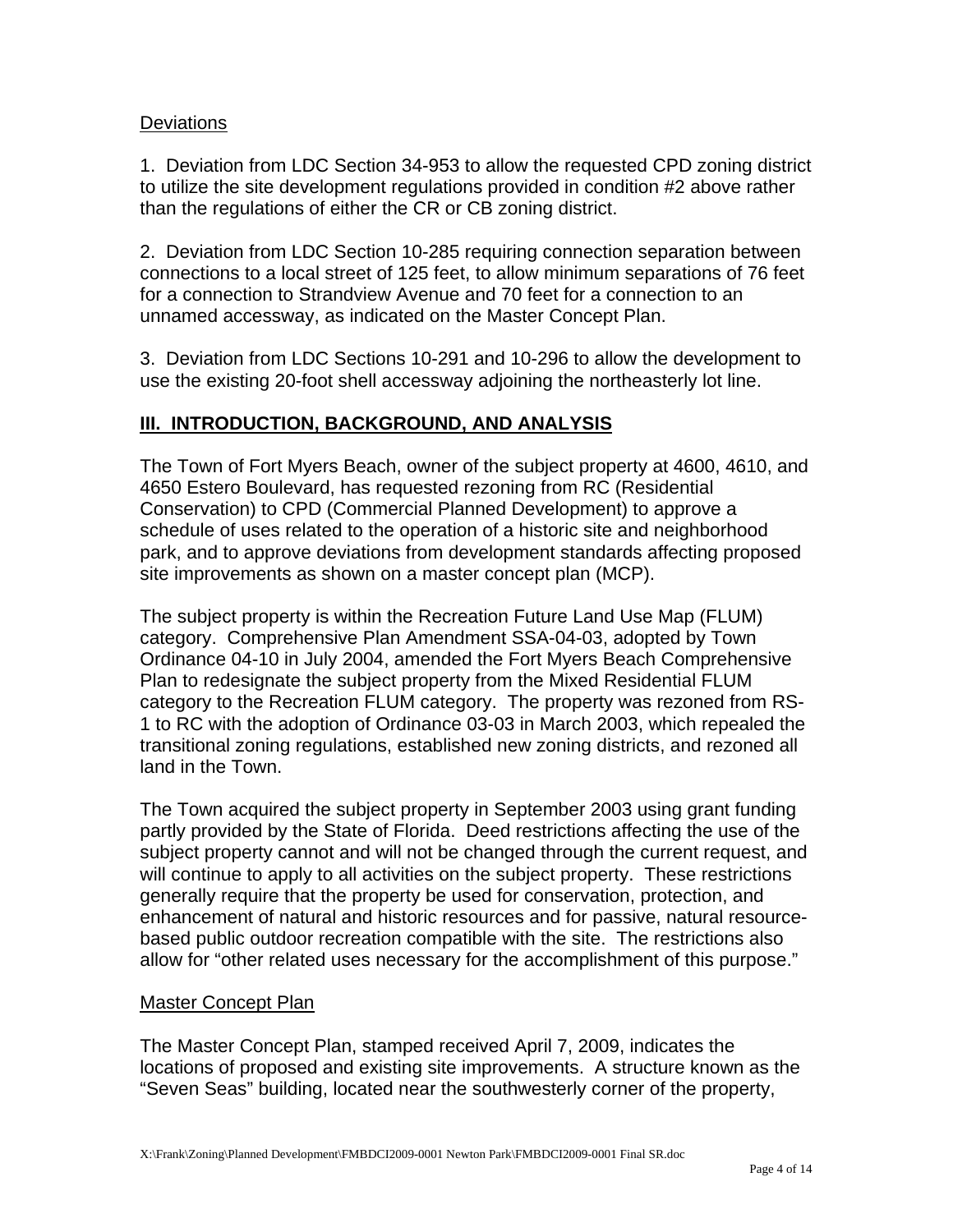was designated an historic resource by the Town's Historic Preservation Board, which adopted resolution HPB2009-07 on March 10, 2009. A certificate of appropriateness for renovation and restoration of this historic structure was approved by the Board on March 24, 2009. It is proposed to contain a multipurpose community space, restroom facilities, and administrative offices.

The applicant's plans for use of the subject property include some uses that are not permitted in the RC zoning district, and the entire group of which is not permitted by right in any one of the Town's conventional zoning districts. Relief from development and zoning regulations can be provided administratively to historic resources in accordance with LDC Sections 22-173 and 22-174, but such relief cannot involve an actual change in use of the property. Thus the applicant has chosen planned development rezoning as the most efficient means of requesting the desired schedule of uses. The Master Concept Plan depicts an existing chickee, an existing shell parking area, proposed paths, a proposed bocce court, and a proposed gazebo, in addition to the location of the existing "Seven Seas" building.

Several deviations identified in the application and on the Master Concept Plan result from LDC Section 34-953, which suggests that the property development regulations for a CPD zoning district that does not primarily include lodging uses should be the same as the regulations of the CB zoning district. The CB district's property development regulations contain form-based zoning requirements that were put in place to achieve the desired development patterns in the Town's commercial areas that are outside of the commercial cores in the DOWNTOWN and SANTINI zoning districts. These patterns include locating mixed-use buildings near streets, with parking areas in the rear yards. In this situation applicant proposes neither a commercial nor lodging project, but a civic project for improvement of an existing historic site, so development standards applicable to commercial or lodging developments are not appropriate. The CPD zoning district is probably the most efficient way under current Town regulations to achieve the necessary degree of flexibility to allow the desired public uses on the property, however. Staff formulated deviation #1 above to replace the requested deviations numbered 1, 2, and 3 in the application and proposed MCP. Staff's recommended deviation #1 will achieve the appropriate degree of flexibility and will not subject the reuse of this public park and historic site to regulations that were intended for development of new commercial and mixed-use buildings.

#### Comprehensive Plan Considerations

All of the subject property is located within the Recreation FLUM category. **Policy 4-B-8** of the Comprehensive Plan describes the Recreation FLUM category as follows:

## **[A]pplied to public parks, schools, undevelopable portions of Bay Beach, and those parts of Gulf beaches that lie seaward of**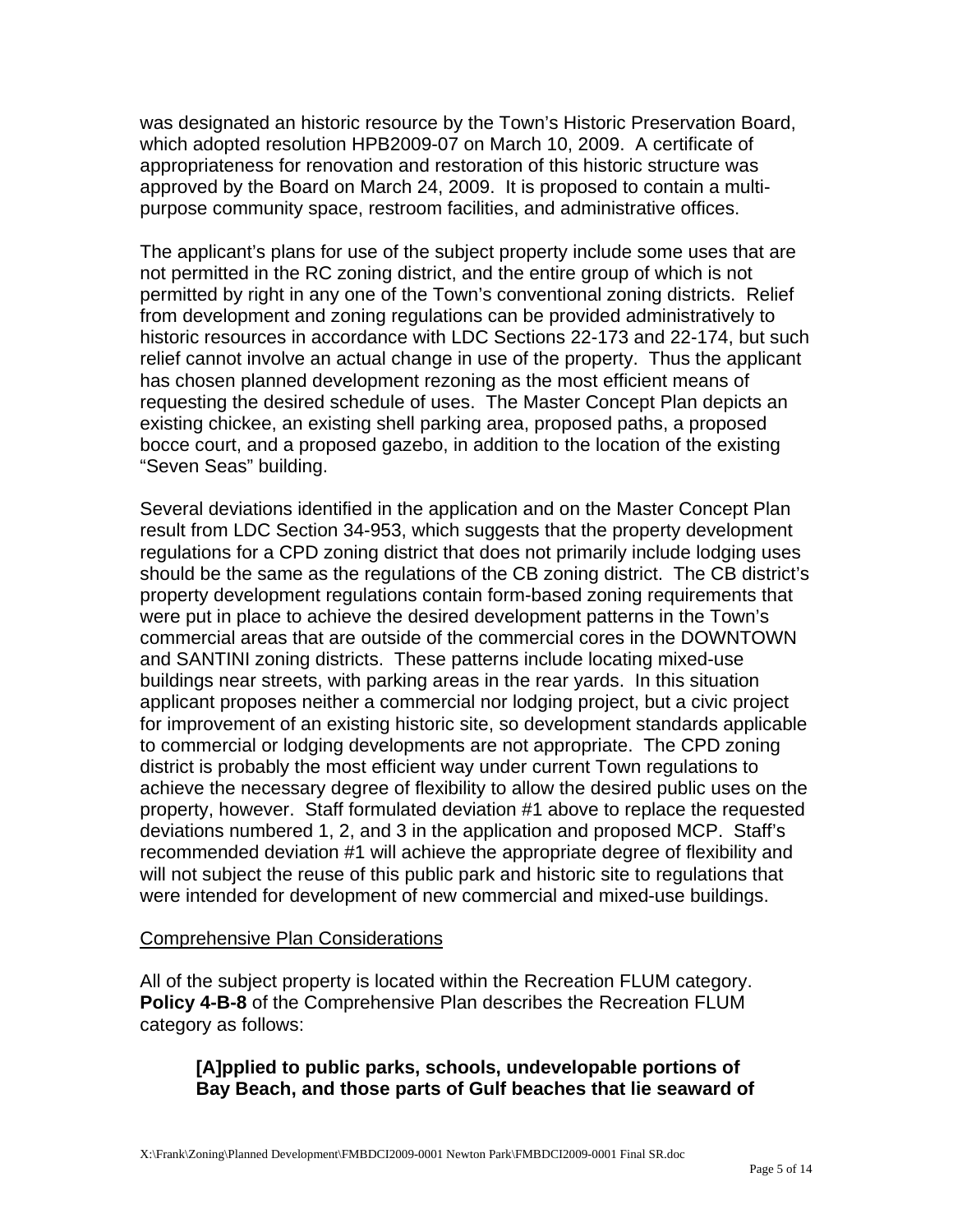**the 1978 coastal construction [setback] line. Additional accretions of beach, whether by natural causes or through beach renourishment, will automatically be assigned to this category. No new residential development is permitted (although several existing buildings were legally constructed partially seaward of the 1978 control line). The maximum density of residential development here is 1 dwelling unit per 20 acres, with all dwelling units to be constructed outside this category. Allowable uses are parks, schools, libraries, bathing beaches, beach access points, and related public facilities. Non-recreational uses (such as the elementary school) now comprise 2.7% of the land in this category; additional school sites and public buildings shall not increase this percentage beyond 6%.** 

**Policy 4-B-13** of the Comprehensive Plan anticipates that public facilities "will continue to be located" in the Recreation FLUM category.

**Policy 10-D-3** and **Policy 10-F-3** refer specifically to the acquisition of the Newton property and its planned use as a public park and interpretive center for the history, culture, and environment of Estero Island.

## Development Regulations

A limited amount of additional development of the subject property is proposed, including some public recreation facilities such as bocce courts and a gazebo, and site landscaping that will accommodate walking paths. Deviations from connection separation requirements and accessway construction standards clarify that the connections need not be relocated and the adjacent roadways need not be upgraded in order to continue using the subject property. Appropriate vegetative buffers will be provided between the parking area and the adjoining streets. The development regulations provided in condition #2 address the existing building and the proposed location of future accessory structures such as the gazebo, and allow for the possibility of a future permanent public restroom facility.

#### Requested Uses

Essentially, the principal use requested is a neighborhood park, which is already permitted by right in the RC zoning district. Some other accessory uses and adaptive reuses of the existing historic building and the park grounds could extend further into the civic, retail, and office use groups than allowed by the current RC zoning and so the applicant has included a list of the foreseeable uses of the property. The historic structure will be a small cultural facility once it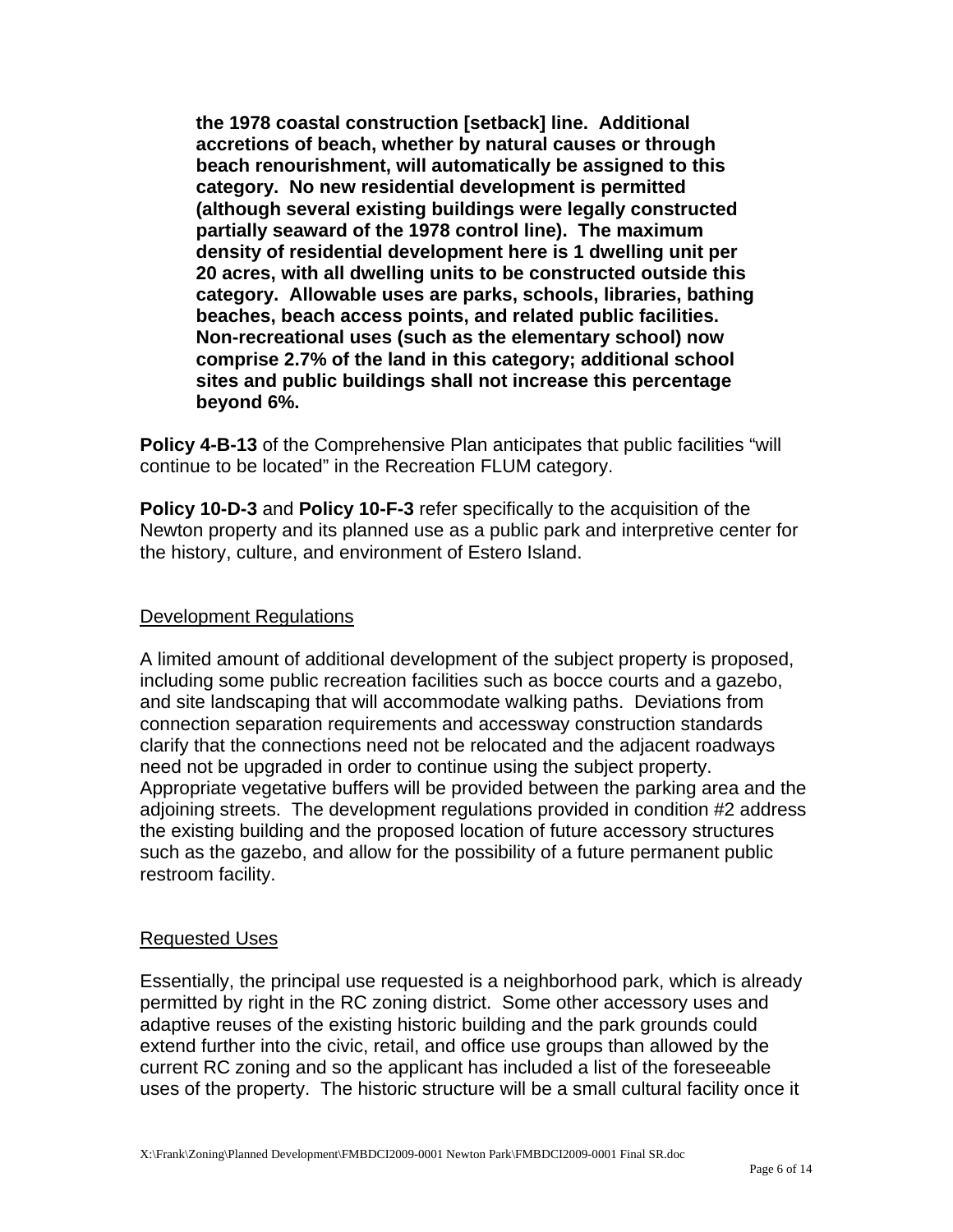is opened to the public as a museum, and use of the historic structure for meetings of civic and fraternal groups would resemble the "membership organization" use. Some meetings and events might involve the sales and consumption of alcoholic beverages, and on occasion shows and educational programs might lead to uses of the park and/or building that resemble theatre or school uses, though neither use is proposed as a principal use. The applicant has included these and other similar uses to allow for a range of activities to take place on this public property without undue restriction.

## Analysis:

The Town acquired the Newton property for the stated purpose of developing a public recreation area. The intention of acquiring the Newton property was already partly formed as the Comprehensive Plan was being developed, and several adopted policies of the Comprehensive Plan address the planned future of the Newton property. Regardless of any controversy over the historic significance of any of the buildings that were located on the Newton property when the Town acquired it, the plan to develop the property into a park for public use remains essentially the same. Certain amenities are desired for that park, and in any case the property should be attractively maintained.

Approval of this rezoning, as conditioned, will give the Town the flexibility to adapt the use of the property to meet foreseeable desired uses of the park area and the renovated historic building. The attached conditions ensure that these uses will not expand commercially in a fashion that would intrude upon nearby residential neighborhoods or exceed the limited scope of activity allowable within the Recreation FLUM category.

# **IV. RECOMMENDED FINDINGS AND CONCLUSIONS**

#### Substantive Considerations

Staff has addressed the following considerations required for rezoning according to LDC Section 34-85(2), and submits the substantive discussion of each consideration in support of the staff recommendation regarding the required findings of fact.

#### *Whether there exists an error or ambiguity which must be corrected*.

No error or ambiguity is evident. The Town acquired the subject property, which formerly constituted a private residence, and now proposes to use the former residential property as a recreational area that is also the site of an historic building.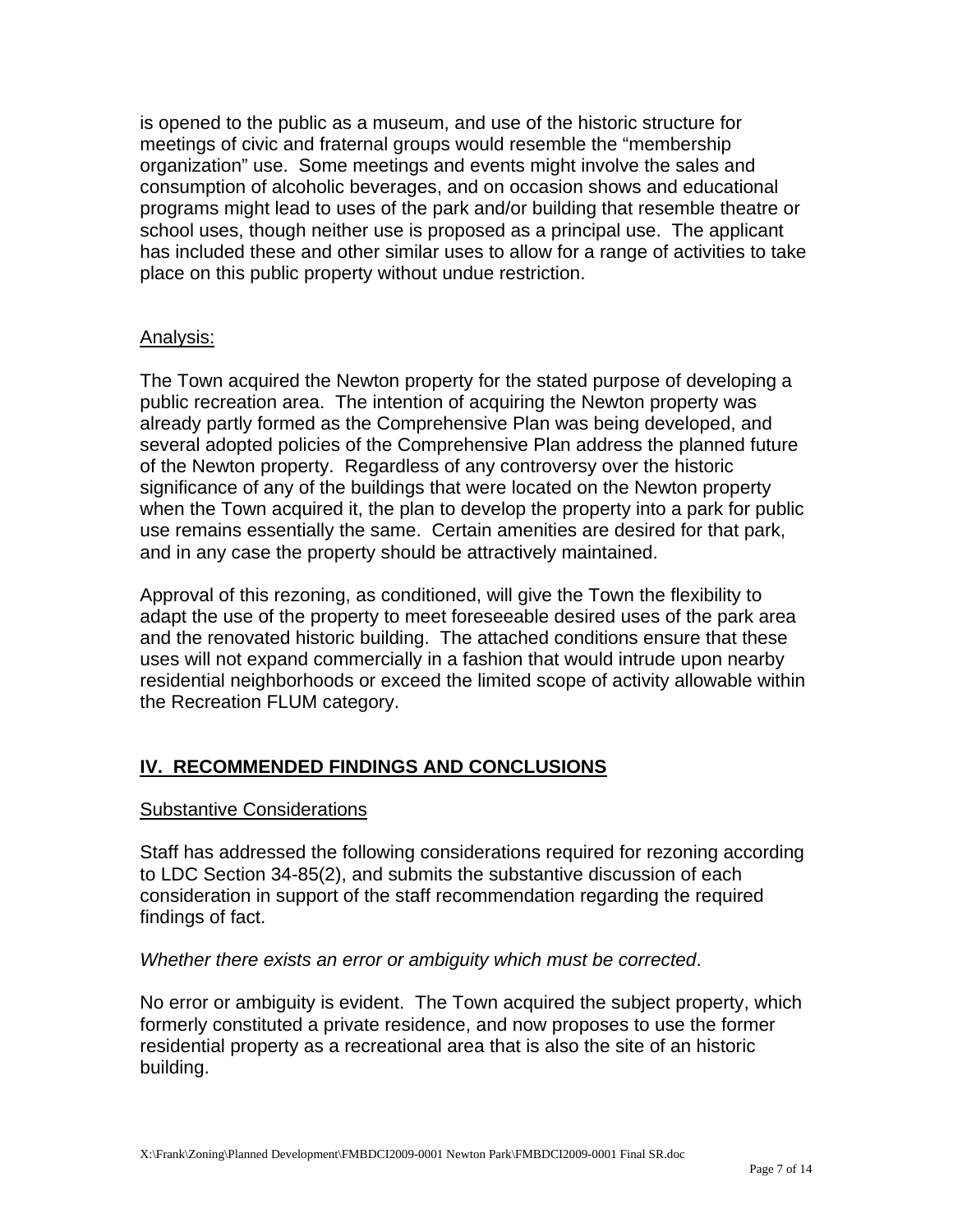*Whether there exist changed or changing conditions which make approval of the request appropriate*.

The Town has acquired the subject property and formulated its plans to renovate the historic building and improve the site to complete the conversion from a residential property to a small park. This changed condition makes approval of the request appropriate.

### *The impact of the proposed change on the intent of LDC Chapter 34*.

Stated intents of LDC Chapter 34 are "to provide for preservation, protection, development, and conservation of the historical and natural resources of land, water, and air" and "to provide for promotion of the amenities of beauty and natural interest." These and other statements of intent in LDC Section 34-1 will be furthered by approval of the request, which will allow for the continuing use of the subject property as a public park area and historic site.

*Whether the request is consistent with the goals, objectives, policies, and intent, and with the densities, intensities, and general uses as set forth in the Fort Myers Beach Comprehensive Plan*.

Several Comprehensive Plan policies specifically refer to the Newton Property. **Policy 10-D-3** expresses the intent to "purchase the Newton estate to serve as an oasis park with interpretive and rest facilities". **Policy 10-F-3** expresses the intent to "operate [the Newton Property] as a small community park". These policies support the overall goals, expressed in Goals **10-D** and **10-F**, of increasing the level of access to recreation facilities and heightening appreciation of the Town's recent history and cultural life. As a part of the small public park, the proposed uses are consistent with the general uses set forth for the Recreation FLUM category in **Policy 4-B-8** and for public facilities in **Policy 4-B-13**.

*Whether the request meets or exceeds all performance and locational standards set forth for the proposed use or mix of uses*.

Specific performance and locational standards do not apply to most of the proposed uses. The location of the parking area is addressed by deviation #1. Required landscaped buffer areas will be provided between the parking area and rights-of-way. The on-premises consumption of alcoholic beverages will be limited in such a way as to comply with locational standards and will be required to comply with state law.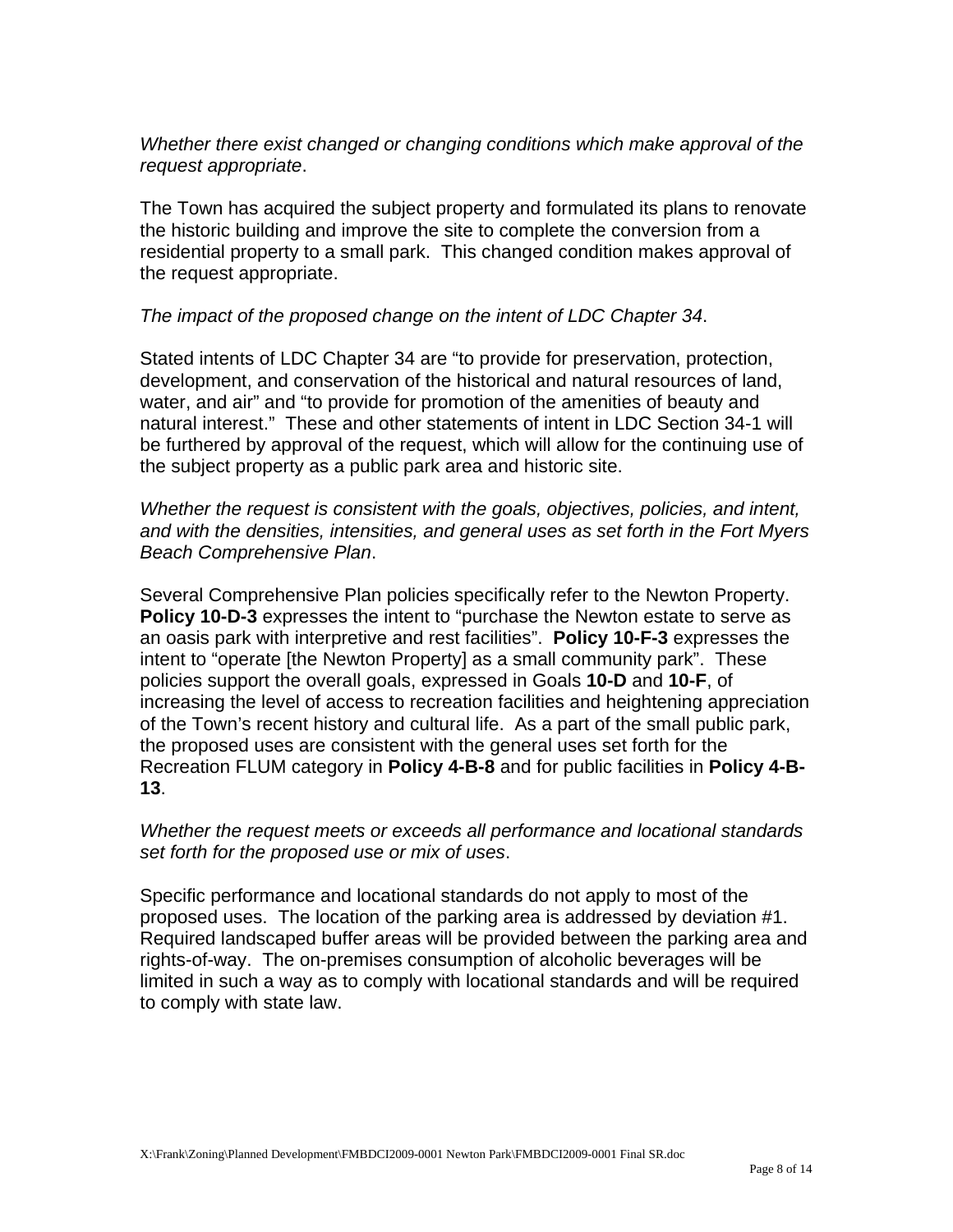*Whether urban services are, or will be, available and adequate to serve a proposed land use change*.

The existing building was constructed many years ago and is already connected to electric, water, and sewer services. Any new connections or necessary upgrades to existing connections will be made at the applicant's expense. Urban services are or will be available and adequate to serve the proposed land use change.

*Whether the request will protect, conserve, or preserve environmentally critical areas and natural resources*.

Development of environmentally critical areas is not proposed and property zoned EC (Environmentally Critical) is not being rezoned. The park grounds will be landscaped with an appropriate proportion of native vegetation, and invasive exotic vegetation will not be allowed. The outdoor recreation use of the park will protect, conserve, and preserve environmentally critical areas and natural resources.

*Whether the request will be compatible with existing or planned uses and not cause damage, hazard, nuisance, or other detriment to persons or property*.

The request is for a specifically planned use in the Comprehensive Plan. Existing uses nearby include multifamily and single-family residential uses. The use of the park and historic building is limited, as conditioned, so that it will not cause damage, hazard, nuisance, or other detriment to persons or property.

### *Whether the location of the request places an undue burden upon existing transportation or other services and facilities and will be served by streets with the capacity to carry traffic generated by the development*.

The location of the request is in an already developed neighborhood of detached homes and multifamily buildings, not far from the commercial center of Publix and Snook Bight Marina. The site is already served by Estero Boulevard, Strandview Avenue, and an unnamed 20-foot accessway. The accessway is proposed to be used as a one-way access for entry only, with traffic from the parking area exiting to Strandview Avenue. The location is in an already developed area and is already served by all the streets identified in the Town's Future Transportation Map, adopted by Comprehensive Plan **Policy 7-I-3**. The location does not place an undue burden on existing transportation or other services and facilities and is served by streets that have the capacity to carry traffic generated by the development.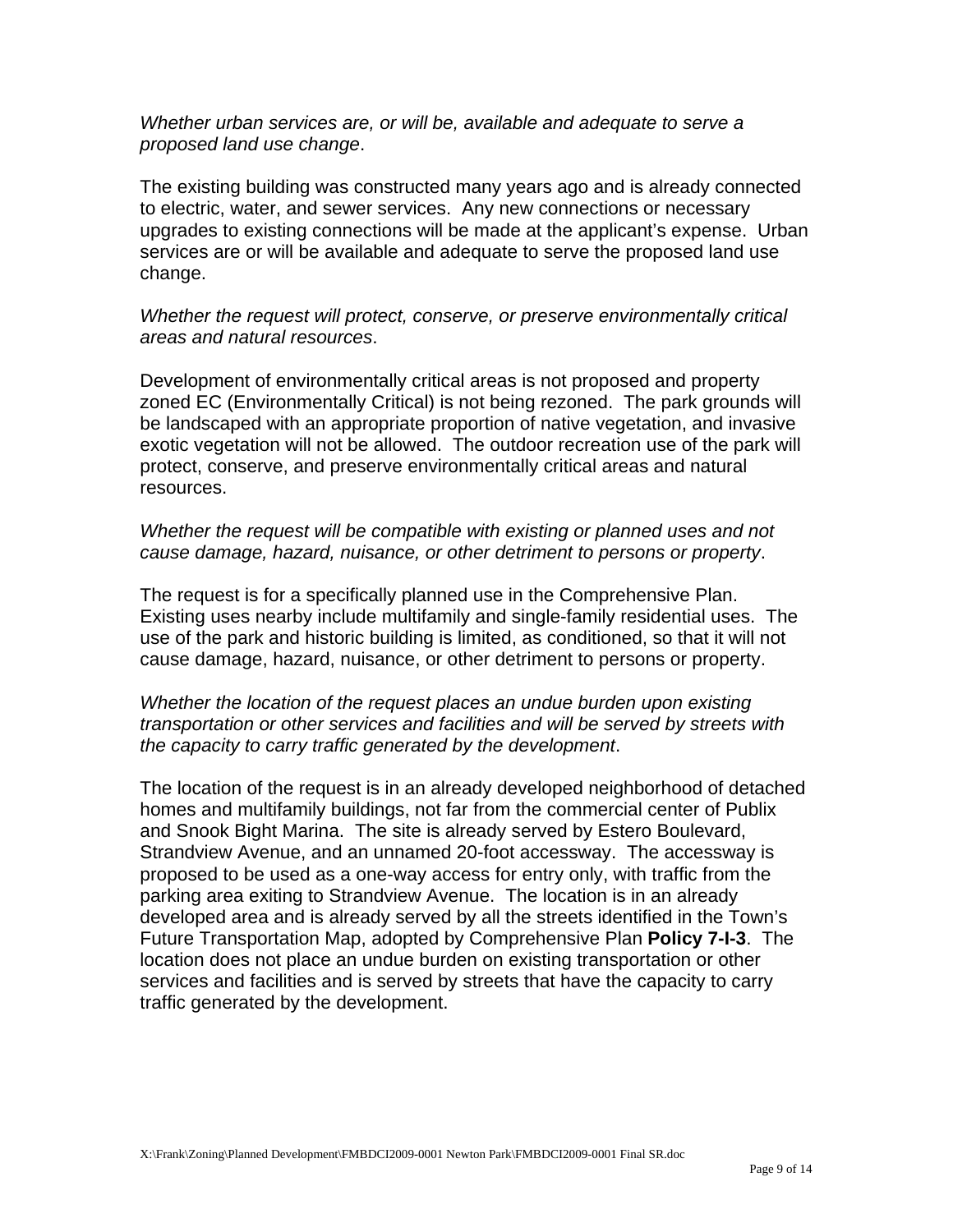### Required Findings (Rezoning)

In addition to the substantive considerations discussed above, certain findings and conclusions must be made prior to rezoning under LDC Section 34-85; additional findings and conclusions are necessary for rezoning to a planned development zoning district and for approval (or denial) of deviations, under LDC Section 34-216. Staff recommends the following findings and conclusions:

1. Whether the requested zoning district complies with the Fort Myers Beach Comprehensive Plan, LDC Chapter 34, and any other applicable Town ordinances or codes.

Approval of the rezoning to CPD, as requested and as conditioned, will limit the use of the subject property to a group of uses consistent with the Recreation FLUM category and public facilities as detailed in Comprehensive Plan **Policy 4- B-8** and **Policy 4-B-13**. The use of the subject property for a public park and historic site was specifically planned in **Policy 10-D-3** and **Policy 10-F-3**. Accessory uses will be required to comply with general provisions of LDC Chapter 34, and site development will comply with LDC Chapters 10 and 34 except where granted deviations. Staff recommends the finding that the requested zoning district **complies with** the Fort Myers Beach Comprehensive Plan, LDC Chapter 34, and any other applicable Town ordinances or codes.

2. Whether the proposed use or mix of uses is appropriate at the subject location.

The public park and historic site were specifically planned in Comprehensive Plan **Policy 10-D-3** and **Policy 10-F-3**. Accessory educational, religious, and cultural uses are appropriately allowed in a public park, if conditioned to ensure that they do not expand commercially to intrude upon neighboring residential uses. The recommended conditions would prevent such expansion. Staff recommends the finding that the proposed use or mix of uses **is appropriate** at the subject location.

3. Whether sufficient safeguards to the public interest are provided by recommended special conditions to the concept plan or by other applicable regulations.

Recommended conditions protect the public from the expansion of accessory uses of the park and historic site. Other applicable state regulations apply to the subject property through deed restrictions and protect the wider public interest for which the subject property was acquired. Staff recommends the finding that sufficient safeguards to the public interest **are provided** by the recommended special conditions or by other applicable regulations.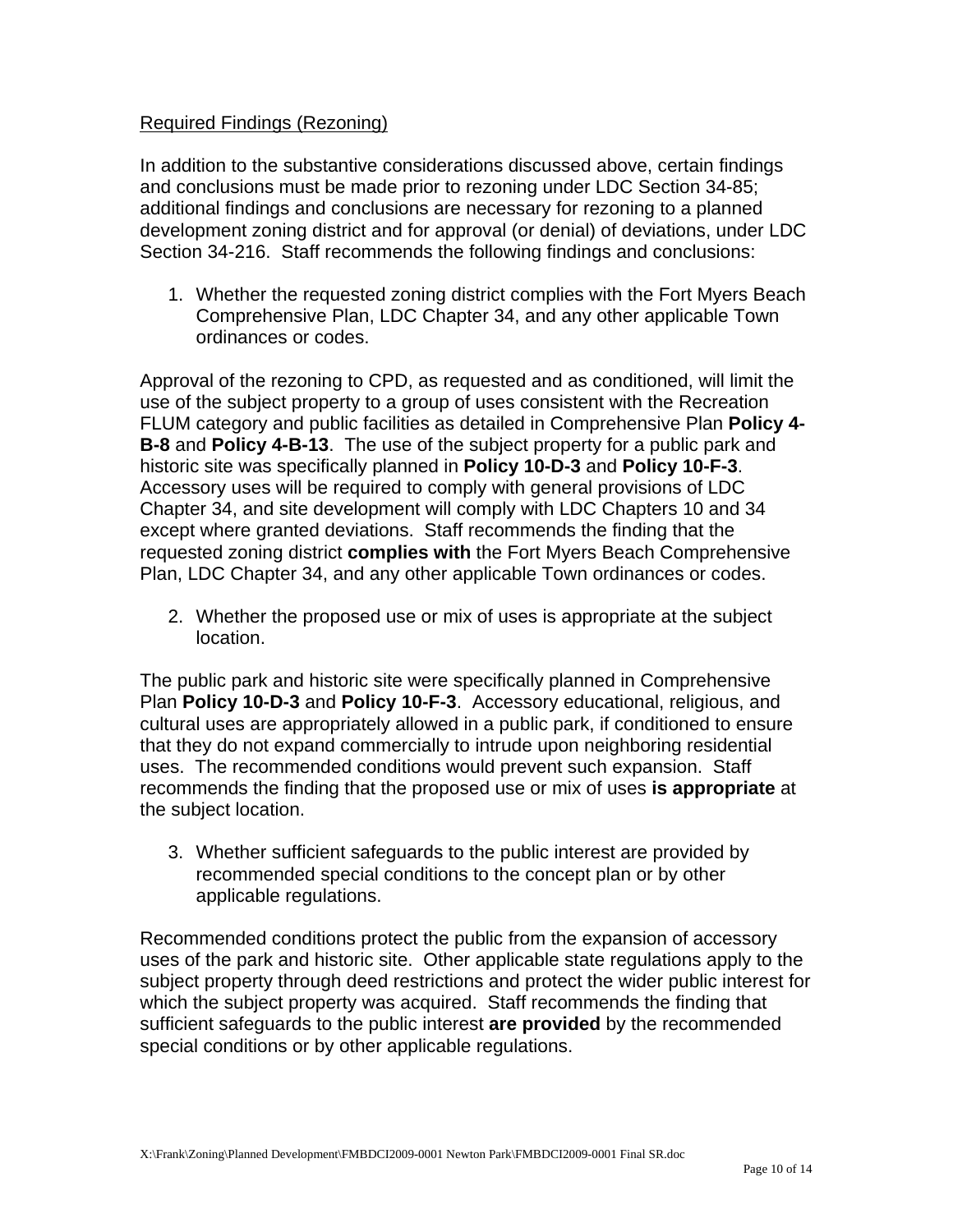4. Whether all recommended special conditions are reasonably related to the impacts on the public's interest created by or expected from the proposed development.

The recommended conditions specify the applicable master concept plan, provide property development regulations, clarify that environmentally critical areas are not being rezoned for development, and prevent the expansion of accessory uses in ways that could be detrimental to neighbors and the public in general. Staff recommends the finding that the conditions **are reasonably related** to the impacts on the public's interest created by or expected from the proposed development.

5. Whether the proposed use meets all specific requirements of the comprehensive plan that are relevant to the requested planned development.

Comprehensive Plan **Policy 10-D-3** and **Policy 10-F-3** address the subject property specifically. These policies provide for the property to be operated as a small park with interpretive and rest facilities. **Policy 4-B-8** and **Policy 4-B-13** clearly provide that public facilities are appropriately located in the Recreation FLUM category. Staff recommends the finding that the proposed use **does meet** all specific requirements of the comprehensive plan that are relevant to the requested planned development.

## Required Findings (Deviations)

With regard to the three deviations, staff recommends the following findings in accordance with LDC Section 34-216:

1. Whether each item enhances the achievement of the objectives of the planned development.

Deviation #1 allows property development regulations appropriate to a park and existing historic site rather than form-based regulations designed for new development of commercial or mixed-use buildings. Strandview Avenue and the unnamed 20-foot accessway are existing facilities. Deviation #2 to allow connections to Strandview Avenue and the accessway that do not meet the minimum separation requirements will allow access to the property without creating new connections to Estero Boulevard. Further intensification of development adjoining Strandview Avenue and the accessway is not allowed. Deviation #3 from the accessway construction standards will allow continuing use of the park and historic site and maintain the existing shell accessway.

Staff recommends the finding that deviations #1, #2, and #3 **do enhance** the achievement of the objectives of the planned development.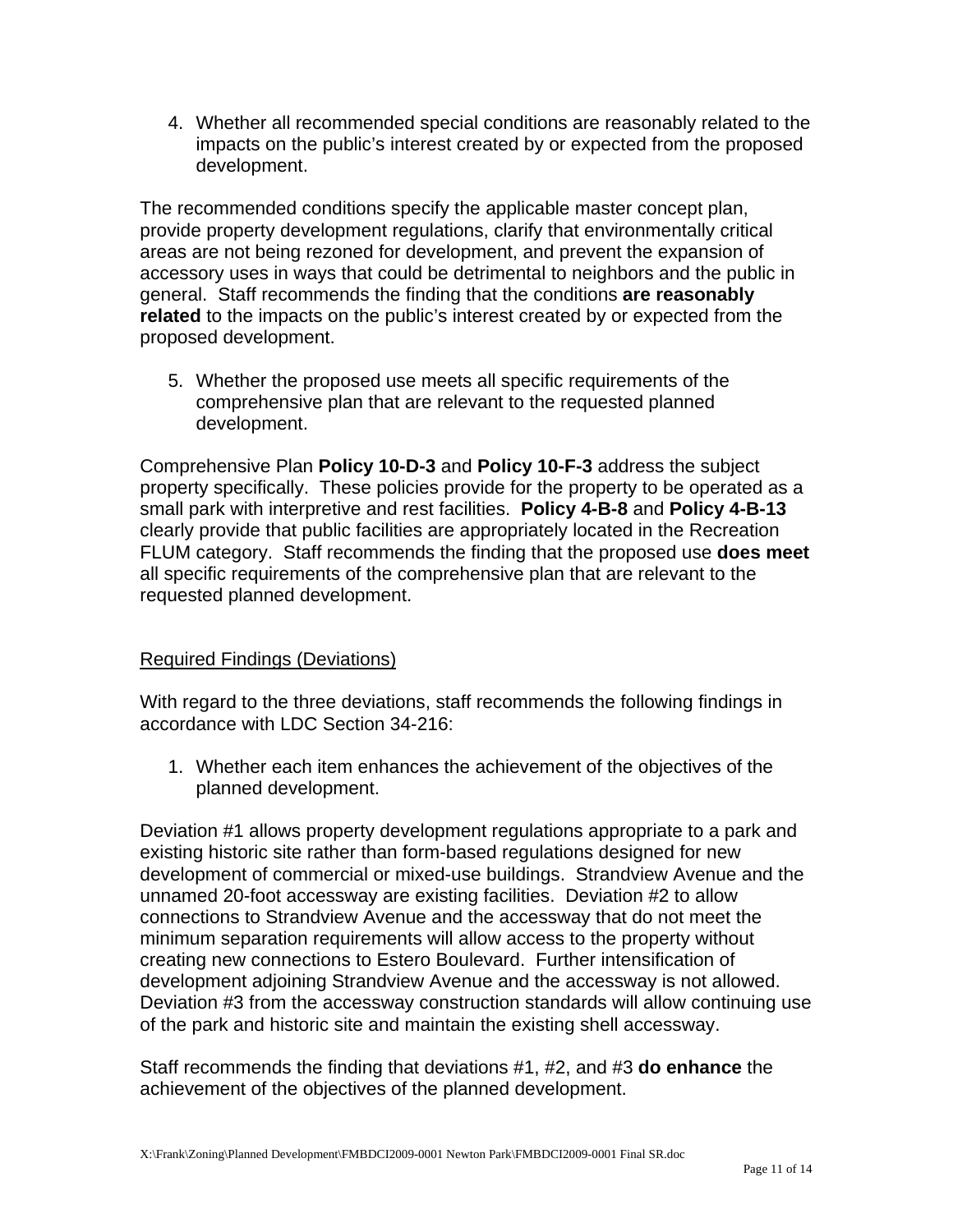2. Whether the general intent of LDC Chapter 34 to protect the public health, safety, and welfare will be preserved and promoted.

Deviation #1 allows property development regulations appropriate to a park and historic site. Deviation #2 allows the property to have connections to existing local streets and reduces the number of connections to Estero Boulevard. Deviation #3 will allow the existing accessway to continue as a permeable shell surface rather than pavement, and will allow existing utility equipment to remain in place, rather than being relocated.

Staff recommends the finding that the general intent of LDC Chapter 34 to protect the public health, safety, and welfare **will be** preserved and promoted by approval of deviations #1, #2, and #3.

3. Whether each deviation operates to the benefit, or at least not to the detriment, of the public interest.

Deviation #1 allows appropriate property development regulations instead of requiring the historic building to be relocated to meet a build-to line. Deviation #2 reduces the number of connections to Estero Boulevard by using the existing Strandview Avenue and accessway connections. Deviation #3 prevents unnecessary relocation of utility equipment and allows the accessway to continue as a permeable surface rather than a source of stormwater runoff.

Staff recommends the finding that deviation #1, #2, and #3 each **do operate** to the benefit, and **do not operate** to the detriment, of the public interest.

4. Whether each deviation is consistent with the Fort Myers Beach Comprehensive Plan.

Comprehensive Plan **Policy 10-D-3** and **Policy 10-F-3** specifically plan the use of the subject property for a park and interpretive site. Redeveloping the property in accordance with form-based property development regulations would not be consistent with these policies, whereas the recommended property development regulations provided in condition #2 and allowed by deviation #1 would be consistent with these policies. **Policy 7-H-10** states the intent to reduce and consolidate connections to Estero Boulevard, which is achieved by deviation #2. The comprehensive plan does not specifically address accessway construction standards.

Staff recommends the finding that deviation #1, #2, and #3 each **are consistent** with the Fort Myers Beach Comprehensive Plan.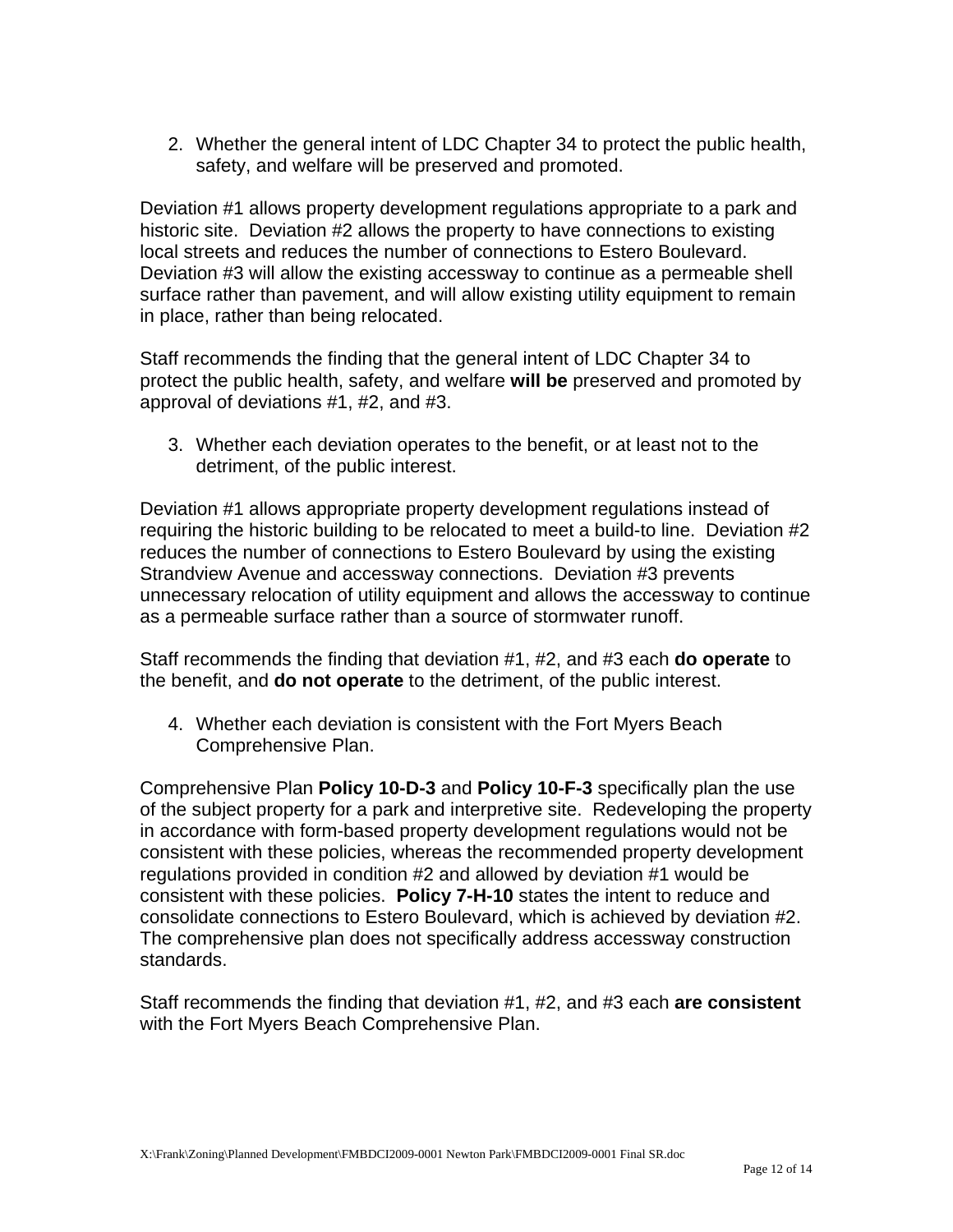## **V. CONCLUSION**

The requested rezoning from RC to CPD will allow the applicant's desired schedule of uses for a park and historic site to be operated on the Newton Property in accord with deed restrictions, including a management plan. As conditioned, the adaptive uses of the historic building and park grounds will be permissible in the Newton CPD zoning district while neighbors and the wider public will have reasonable assurances that these adaptive uses will not expand in ways that could intrude upon residential areas. Associated site improvements for the park grounds will be clearly allowed under the CPD zoning, and appropriate property development regulations are specified, as conditioned.

Staff recommends **APPROVAL** of the requested rezoning to CPD and **APPROVAL** of deviations #1, #2, and #3 provided above, as conditioned.

**EXHIBITS** 

Exhibit "A" – Legal Description Exhibit "B" – Master Concept Plan (stamped received April 7, 2009)

ATTACHMENTS

Attachment "A" – Application (including copy of deed restrictions)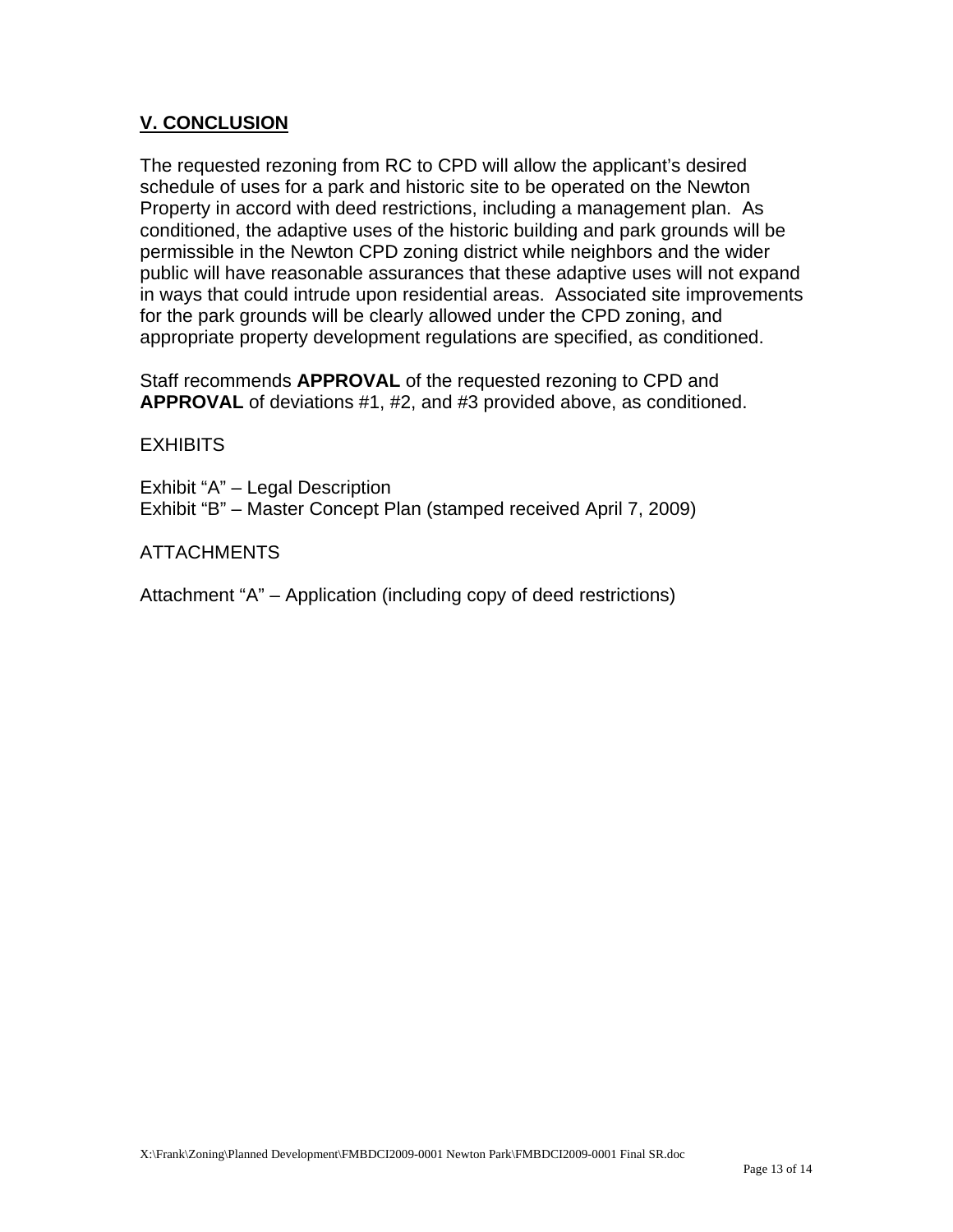## **FMBDCI2009-0001**

## **Exhibit A**

Lots 1, 2, 3, 4, 5, and 6, Block H, HYDE PARK SUBDIVISION, as recorded in Plat Book 7, Page 20, Public Records of Lee County, Florida